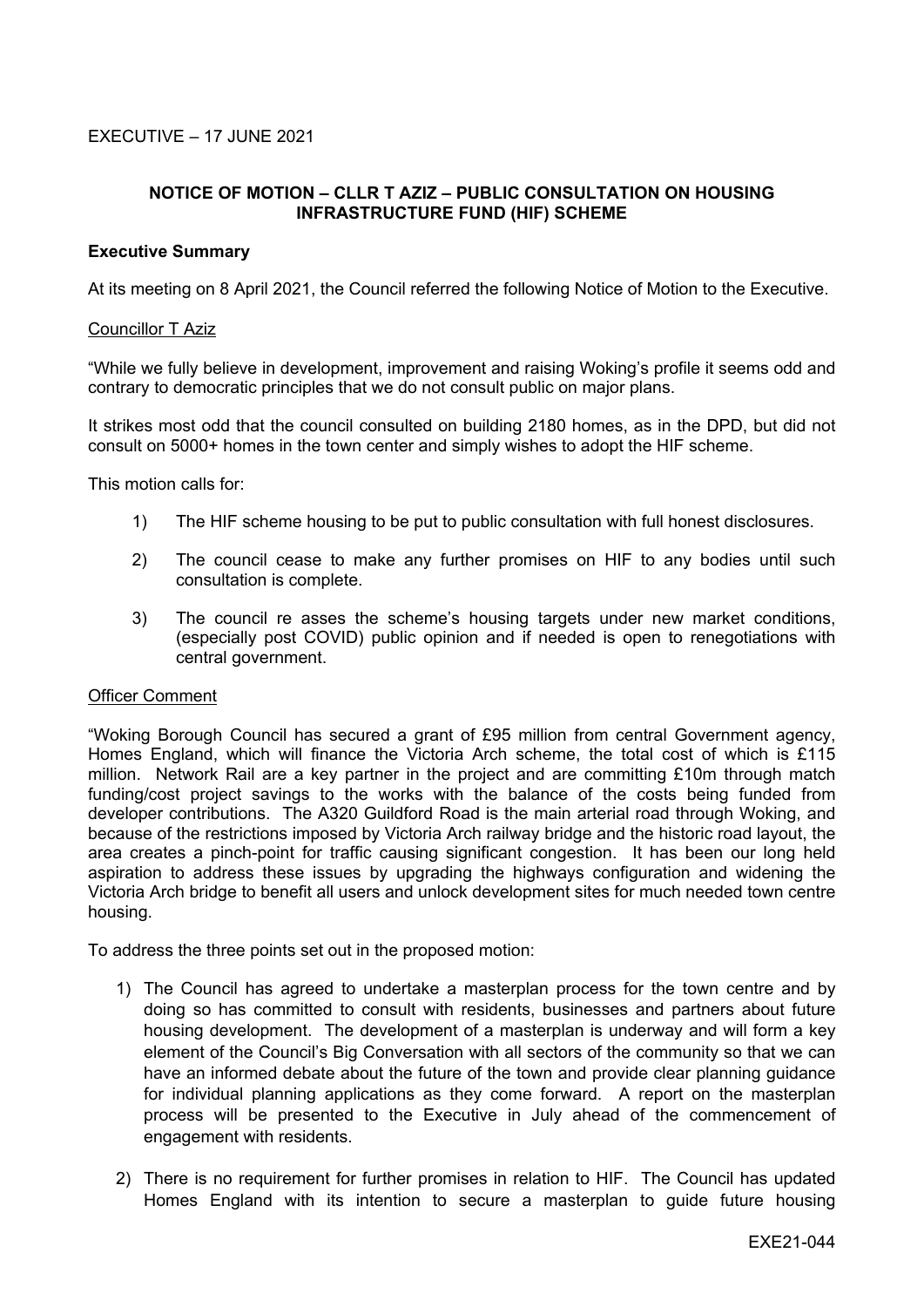## **Notice of Motion – Cllr T Aziz – Public Consultation on Housing Infrastructure Fund (HIF) Scheme**

development and in order to use its best endeavors to secure investment in the town including investment in new homes. The Leader has made it clear in her Leader's speech on the 24 May 2021 that the masterplan is an opportunity to listen and learn and challenge assumptions and ask whether we could do things differently. The masterplan will be an opportunity to set out the background including the strategic need to focus development in the town centre and that she hopes to find a consensus going forward which may include alternative courses of action.

3) The Local Plan sets out the Borough's housing requirement and establishes a strategy to develop higher densities within the town centre instead of allocating further undeveloped land and land within the Green Belt to meet housing needs. The housing allocation in the Local Plan is not a maximum and further and additional development can take place subject to a development's compliance with the policies of the Local Plan and suite of adopted and relevant planning guidance. Securing the HIF grant unlocks the development of the town centre given the constraint of the current infrastructure but it is not setting a new Local Plan target.

Woking, with the near completion of the Victoria Place development, is transforming itself and by doing so revitalising and investing in the town centre so that it can compete with other centres. In order to be a thriving place and not a dormitory town, residential, commercial, retail, leisure and other services, including medical and community space needs to provided in a safe, attractive and welcoming centre. The Council has had a number of debates on what is an appropriate development height and townscape for the town. There are differences of opinion on this and it is recognised that residents, businesses, investors and many other sectors of the community need to be able to see a vision for the town centre and how individual development proposals fit within that vision.

The decision to enter into an agreement to secure the £95 million was formally approved by Council in February 2020 and the project has commenced in line with its project plan. The focus of the project has been to gain ownership of the triangle site to the south of the bridge and significant progress has been made as has progress to develop detailed plans for the replacement bridge including reviewing the designs to ensure that utilities are adequately accommodated. The HIF Oversight Panel will continue to receive regular reports on the progress of the project. The project has drawn down circa £29m of grant and has committed to a further £6m of spend. Withdrawing from the project and the agreed contract with Homes England is likely to require the Council to repay the grant used to date. The project and scale of funding is a once in a generation opportunity which resolves a long standing bottleneck and delivers improved vehicular, cycle and pedestrian improvements."

| <b>Background Papers:</b> | None.                                                                                           |
|---------------------------|-------------------------------------------------------------------------------------------------|
| <b>Reporting Person:</b>  | <b>Councillor Tahir Aziz</b><br>Email: cllrtahir.aziz@woking.gov.uk                             |
|                           | Giorgio Framalicco, Director of Planning<br>Email: giorgio.framalicco@woking.gov.uk, Extn: 3440 |
| <b>Contact Person:</b>    | Giorgio Framalicco, Director of Planning<br>Email: giorgio.framalicco@woking.gov.uk, Extn: 3440 |